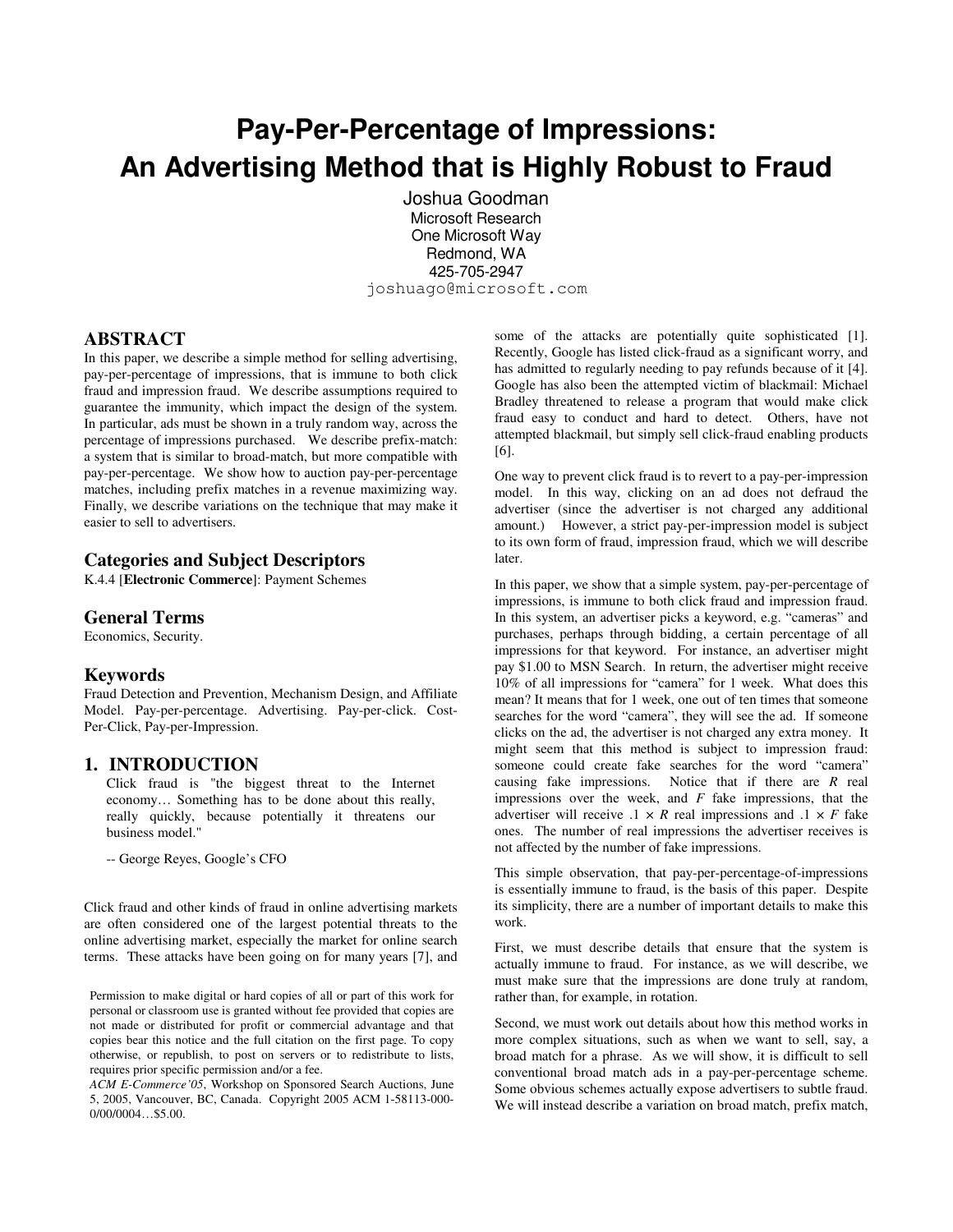that lets us sell pay-per-percentage matches robustly. We will describe an auction system that combines exact pay-perpercentage matches, prefix pay-per-percentage matches, and traditional pay-per-impression or pay-per-click ads in a revenue maximizing way.

Third, we must convince advertisers to use this system. We will suggest a variation on pay-per-percentage-of-impressions that may be more palatable to advertisers.

Finally, we also describe how to apply this system to affiliate advertising, which can provide some immunity against click fraud and impression fraud.

#### **2. TYPES OF TRADITIONAL FRAUD**

It is useful to review traditional types of fraud, in order to show problems with existing market types (pay-per-click, pay-perimpression), some of which may not be obvious.

The simplest traditional market type is pay-per-impression. In this market type, an advertiser agrees to pay a certain amount per impression, for a certain keyword, perhaps up to some maximum total price. The price may be determined through an auction or through negotiation. A competitor to the advertiser may generate fake searches for a keyword, in order to defraud the advertiser. This can exhaust the advertiser's budget, or lower his return on investment below profitability. Lowering the advertiser's return on investment can either cause him to drop out, or to lower his bid, reducing the cost to the fraudster to participate in the market. It might seem that impression fraud also hurts the fraudster, whose ad may be affected by his own impression fraud, but a fraudster can arrange things so as to not be impacted. For instance, in some periods, the fraudster can advertise, and not engage in impression fraud, while in others, he does not advertise, but does engage in impression fraud. Or if there is a daily budget, he can initially not be in a market. At midnight, he engages in impression fraud until his competitor's budget is exhausted. Then he enters the market. Or the fraudster may advertise on some keywords for a product, but not others, and engage in impression fraud that way. Or if the advertiser uses broad match terms, the fraudster may choose otherwise unlikely or irrelevant phrases with the term, and engage in impression fraud on them. Or if location constraints are allowed, the fraudster may use a location constraint that prevents his ad being shown in, say, South Dakota. He then engages in impression fraud through servers in South Dakota, exhausting the competitor's budget. Finally, if an advertiser creates an ad for a search term where the fraudster has the best ranking web page (e.g. a trademarked term), the fraudster may not advertise at all on that term, but simply engage in impression fraud to remove his competitor [2].

More common than pay-per-impression is pay-per-click, which leads to click-fraud. Click-fraud is the best known kind of fraud today. Like impression fraud, click fraud can exhaust a competitor's budget or lower his return-on-investment, causing him to lower his bid. The hardest part of impression fraud is making sure that a competitor is hurt more than the fraudster: with click fraud, this is trivial (don't click on yourself.)

A common variation on the pay-per-click model adjusts the pricing or the positioning based in part on click-through-rate. Some services, like Google, also have a minimum click-through rate. This creates its own additional motivations for impression fraud. Since click-through-rate is roughly #*clicks*/#*impressions*, impression fraud of various sorts becomes potentially valuable. For instance, by engaging in impression-fraud, but not click fraud on a competitor, a fraudster can lower the competitor's clickthrough-rate, which may effectively lower their bid or lower their position or cause them to fall below the minimum click-throughrate. This kind of fraud has reportedly occurred [2], and can be even easier than other kinds of impression fraud: the fraudster can also cause impressions for himself, but occasionally click on his own ads, thus maintaining, or even raising his own click-through rate. In addition, the fraudster can engage in a particularly devious form of subterfuge: he can detect and demand a refund for his own fraud! Thus he can get whatever benefits accrue to an increased click-through rate, without paying the price.

## **3. MECHANISM DETAILS**

In this section, we will derive progressively more realistic versions of the pay-per-percentage model. First, we will describe why truly random ad placement is necessary, despite the higher variance it causes. Next, we will explain the problems that broad match systems introduce, and describe two variations that solve these problems, one of which is called prefix match. We will then describe an auction system for selling both exact match and prefix match pay-per-percentage ads, and then we will describe how to combine conventional pay-per-percentage ads with pay-perimpression or pay-per-click ads. We will briefly describe how to integrate multiple ads per search, and then we will describe an unfortunate new kind of fraud, misinformation fraud, in which a fraudster tries to convince a competitor to bid the wrong amount. Finally, we will compare pay-per-percentage to pay-perimpression, explaining why pay-per-percentage is better.

#### **3.1 Truly Random**

It might seem that the best way to shows ads in a pay-perpercentage system is in rotation, e.g. if I have 50% of the ads, my ad is shown every other time. This minimizes the variance in the percentage I actually receive. However, in order to keep the payper-percentage-of-impressions mechanism immune to fraud, it is important that ads be shown purely at random. Otherwise, an attacker may be able to engage in some form of impression fraud. Imagine there are 100 bidders for the word "digital", each buying one percent of the impressions. Imagine that the search engine displays each ad in succession, in the same order, each time. That is, on the first search, it shows the ad for advertiser 1. On the second search, it shows the ad for advertiser 2. On the 101<sup>st</sup> search, it shows advertiser 1 again. Etc. Now, advertiser 1 might wish to defraud his competitors. Occasionally, he performs a query for the word "digital" and looks at the ad. Let's say that the ad is for advertiser *i.* Advertiser 1 immediately performs 100-*i* queries. He then waits a certain amount of time. If any legitimate user queries the word during that time, the user will receive an ad for advertisement 1. Thus, advertiser 1 can make sure that much more than 1% of the time, his ad is shown. Showing the ads at random defeats this.

An alternate technique that might appear to have lower variance is to pick a random order each time. That is, we pick a random order for the 100 ads, and show each of them as queries come in. When we have shown each of them once, we pick a new random order. Our rogue advertiser will thus not know how many ads to query: he may hit his own ad. However, consider a simple case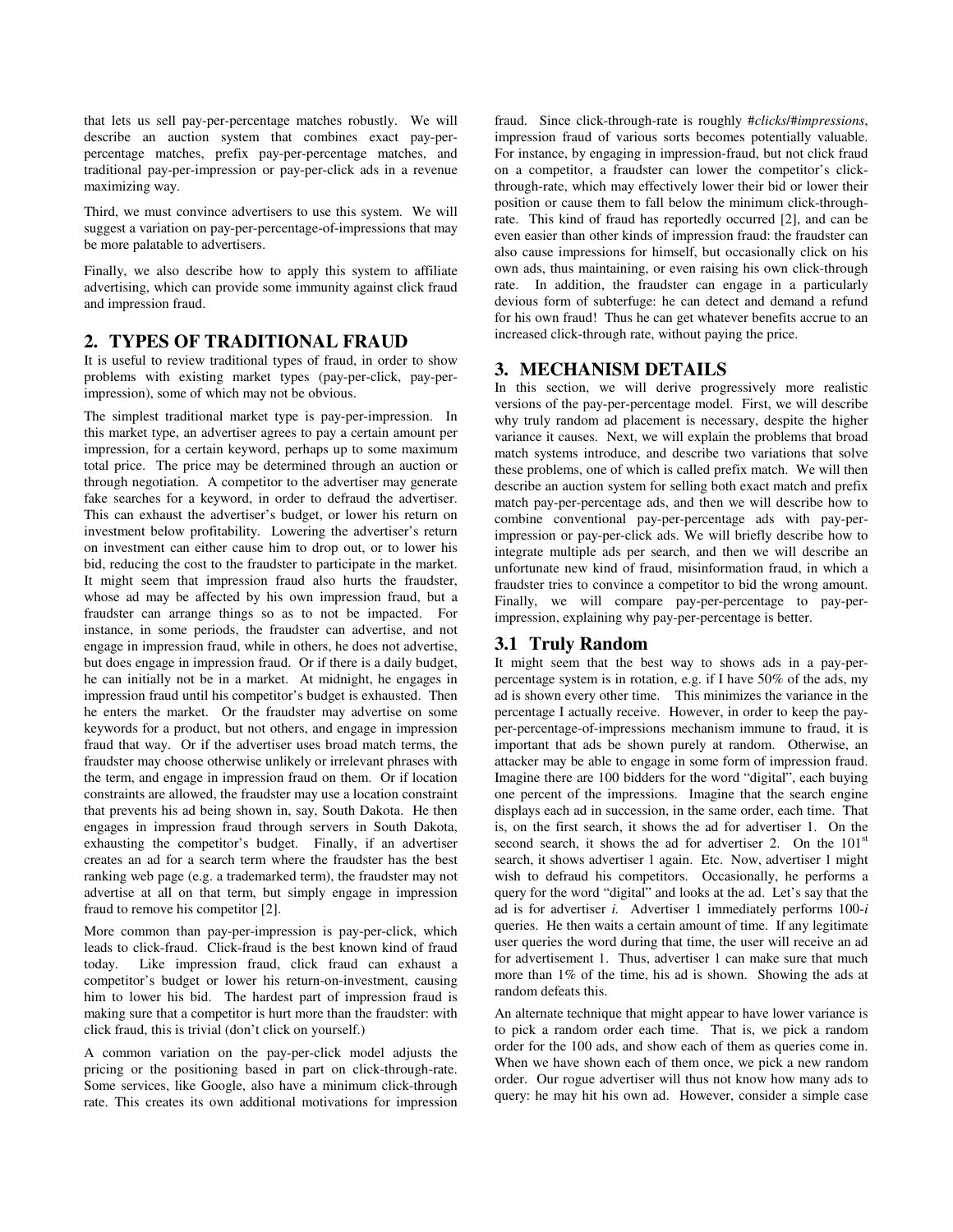with two advertisers, 1 and 2, each with 50% of the volume. Advertiser 1 can now defraud advertiser 2 as follows: he keeps performing queries until he sees two "2s" in a row. This can only happen if the first two was part of one rotation and the second two was part of the next rotation. The next ad must be a "1". Advertiser 1 waits for a short time, hoping a real query will arrive (displaying his ad), and then repeats his procedure. He thus receives more than half of the ads.

We thus suggest picking the advertisements to show independently at random at each time. In particular, we follow this very simple procedure. Each advertiser purchases  $x_i$ % of a keyword. All advertisements are exact match. At each time, with probability *x<sup>i</sup>* /100, advertiser *i*'s advertisement is shown. Since the probabilities are, by assumption, independent, no adversary can change the expectation of the number of times that advertiser *i'*s ad will be shown.

If we do care about variance, and are willing to accept a small risk, we can consider techniques that estimate the expected total traffic per period and use a shuffling method over the total expected traffic. Such a method will be subject to attacks in which the fraudster creates several fake impressions, and then, if the victim accounts for a smaller percentage than expected of impressions, creates a large number of additional impressions, exhausting the shuffle. If the shuffles are large enough, this is probably not a practical attack.

## **3.2 Broad Matches**

Ideally, we would allow both broad and exact matches. As a precursor to combining them, we will consider a pay-perpercentage system with broad matches alone. Broad match payper-percentage is substantially more complex than exact match pay-per-percentage. Consider two advertisers, one of whom has purchased 80% of the traffic for "digital" and another of whom has purchased 80% of the traffic for "camera." But if 100% of all searches containing "digital" or "camera" are for "digital camera", there is no way to meet these constraints. We might try to avoid this problem by using estimates of the relative traffic of various words and phrases. For instance, if we know that there are typically 100 searches for "digital camera" and 400 searches for "camera", we could sell 100% of the matches for broad-match "digital" to one advertiser, and 80% of matches for broad-match "camera" to another. Unfortunately, even assuming our estimates based on historical data are correct, this opens us up to fraud. Imagine a clever advertiser. Long ago, he noticed that in a given period, there were 100 (real) searches for "digital camera", and no searches at all for the word camera alone. Suspecting a competitor might bid on "camera", he begins creating 400 fake searches per period for the phrase "camera". He then purchases 100% of broad-matches for the word "digital." His competitor arrives, and purchases 80% of the broad matches for "camera." We think we can meet these constraints by giving all 100 occurrences per period of "digital camera" to the first advertiser, and all searches for "camera" alone to the second advertiser (of which there are 400 in a typical period, but all of them fake ones caused by the evil first advertiser.) The first advertiser has thus been able to defraud the second.

Because of this kind of problem, we will not sell traditional broad match advertisements. There is, however, a set of variations that are immune to fraud. In particular, if the algorithm for picking a match between search phrases and keywords is independent of the

possible actions of a fraudster, then we are still immune to fraud. For instance, we could use an alphabetic method: choose the first word in a message in alphabetic order, and then choose from the broad matches for that word. Or choose the most valuable word, with the values published before bid-time, and value estimated according to some heuristic carefully chosen to be difficult to influence. One of our favorite methods, because it is easy to analyze and for advertisers to understand, is to choose the word at random. We call this random choice method "weighted-pay-perpercentage", and explain it in more detail.

With weighted-pay-per-percentage, we first choose at random which word in a phrase to target, and then select it based on the percentage of volume purchased. For instance, if an advertiser purchases a weighted 10% share of the broad matches for "camera," he will receive the following: 10% of exact match searches for "camera", 5% of the searches for two word phrases that include camera, 3.33% of the searches for three word phrases that include camera, etc. When selling such advertisements, in order to prevent fraud, we still must respect certain constraints. For instance, if we sell 70% of matches for "camera", and 80% of matches for "digital", then for a phrase like "digital camera", we can sell no more than 25% of the traffic  $(100\% - (70\%)/2 + 80\%)$  $= 25\%$ ).

Notice that weighted-pay-per-percentage is immune to fraud, because it preserves all independence assumptions . For a given real ad, the chance that any particular advertiser is chosen depends only on the percentages that he has purchased, and is otherwise independent of the actions of any other advertiser.

Our preferred method simply always chooses the first word, or always chooses the last word. We'll call this "prefix-pay-perpercentage." In this system, rather than selling a full broad match, we sell only prefixes. For instance, "digital \*" would match "digital camera" and "digital computer" but not "secure digital." This makes it easy to sell any arbitrary percentage, and to be certain that one has not oversold. In practice, for English, it is probably better to actually sell suffix broad matches. For instance, "\* camera" would match "camera", "digital camera", "Nikon camera", etc. Since English usually follows an adjective noun pattern, or with noun-noun complements (e.g. "Pepperoni Pizza", "hospital patient"), the first word is typically a modifier to the second<sup>1</sup>, the second word is typically the more relevant for advertising than the first. Some other languages like Japanese tend to have the opposite behavior. The choice of prefix match or suffix match might thus be made on a per-language basis.

For various reasons, we prefer suffix/prefix to weighted pay-perpercentage. We'll describe the system as a prefix system (which generally makes pseudo-code easier to read), although in practice it might be a suffix system, depending on the language.

#### **3.3 An Auction System**

Let's say that we would like to sell both prefix matches, and exact keyphrase matches, how would we arrange an auction? If we rewrite each search for "x y z" as "x y z  $\langle$ END>", then we can think of an exact match keyphrase "x y z" as just being a prefix match for "x y z  $\langle$  END $\rangle$  \*" We will assume such a rewriting occurs, allowing us to consider only prefix matches. For simplicity, we

 $1$  Who says a Ph.D. in Natural Language Processing is completely useless?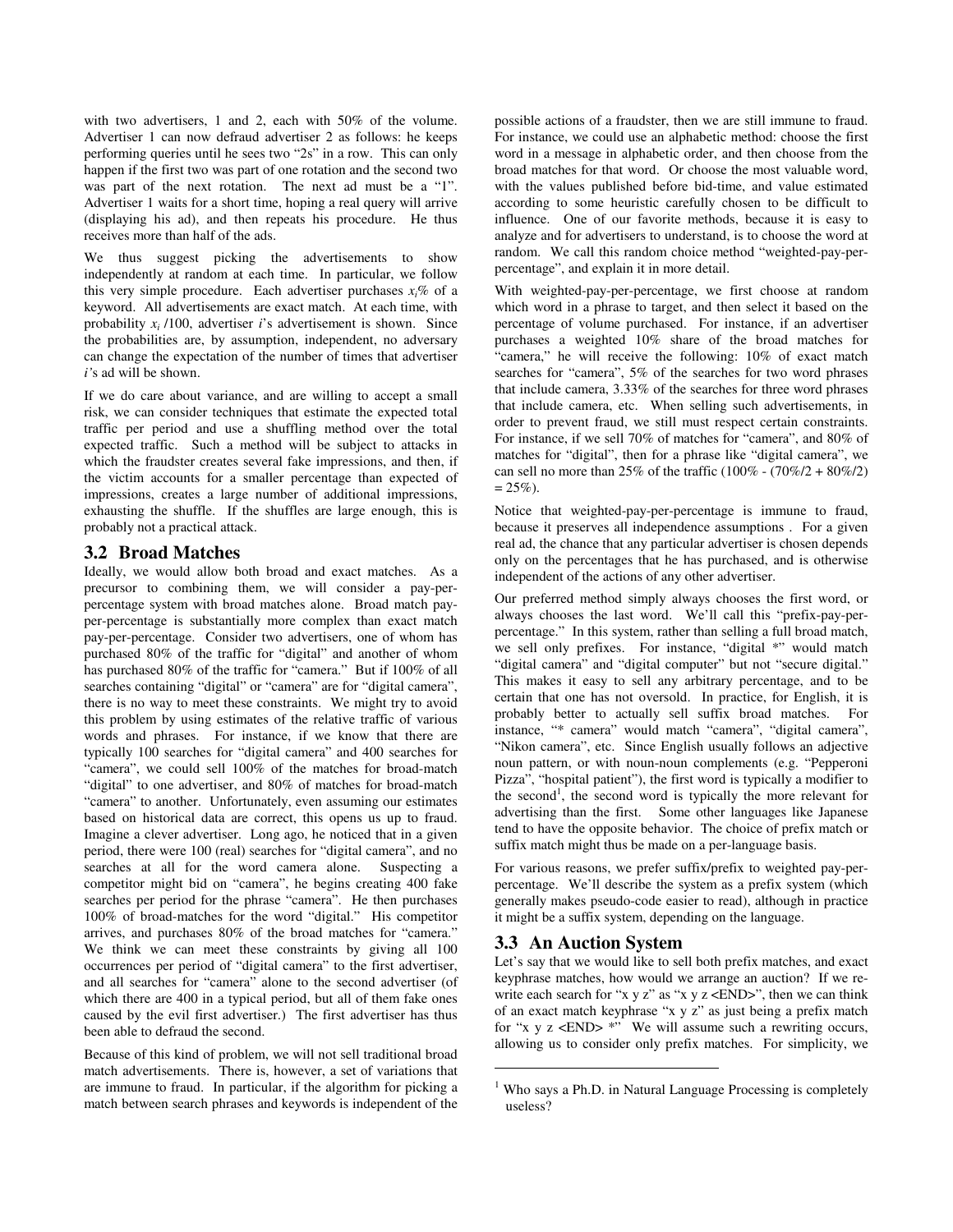will assume a first price auction, although variations on the techniques described here could be used to create second-price (Vickrey) auctions. While there are many pros and cons of firstprice auctions, one advantage is that a competitor cannot affect the price an advertiser pays for a keyword, except by actually purchasing it. This minimizes the impact competitors can have, which is part of the overall goal of the pay-per-percentage system.

We will consider bids of the following type: an advertiser bids for *a*% of a keyword, and is willing to pay price *p* per percent, up to  $p \times a$  total. We will not consider budget constraints. He may make multiple bids, e.g. he is willing to pay 3 cents per percentage for the first 10 percent, 2 cents per percentage for the second 10 percent, and 1 cent per percentage for the third 10 percent.

Now, let us consider how to combine bids for *x*\* with bids for *xy\**. (We will not consider ads of the form xyz\*, etc., although the algorithm could be extended to handle these, as well.) Notice that if for any subphrase  $xy^*$  we award  $a\%$  of the traffic, we can give at most  $(100-a)\%$  to  $x^*$  bidders. There may be multiple bids  $xy_1^*$ ,  $xy_2^*$ , etc. We wish to assign traffic to the subphrases in such a way that we maximize our revenue.

Here is an example: imagine that there are bids for

- \$1.00 80% "digital \*"
- $$0.7560\%$  "digital equipment \*"
- \$0.75 70 % "digital camera \*"

We can merge the bids for "digital camera \*" and "digital" equipment \*" into a special "digital ? \*" bid that competes with the "digital \*" bid. This results in a set of bids like this:

- $$1.0080\%$  "digital \*"
- $$1.5060\%$  "digital ? \*"
- \$0.75 10% "digital ? \*"

It's now easy to run the bidding to assign 60% of the traffic to "digital ?" and 40% to "digital \*". Once the 60% has been assigned to "digital ? \*", we can assign the traffic for that to the "digital equipment \*" and "digital camera \*" bidders (who don't compete with each other.)

In practice, we use the following algorithm, which is conceptually the same as the previous example, but aggregates bids in 1% quantiles for simplicity.

$$
let virtual[x, 1..100] = 0;
$$

for each bid for *a*% of *xy\** at a price *p,* in descending order by price

let *b* = min(*a*, 100-bids[*xy\**]) // don't let bidding exceed 100%

for 
$$
i
$$
=bids[xy\*] to bids[xy\*]+b-1  
virtual[x, i] += p;  
bids[xy\*] += b

We have now created a set of virtual bids for *x?\** that represent the value we will get if we allocate part of the *x*\* traffic to bids of the form  $xy^*$ . We can run an auction using real  $x^*$  bids, plus the virtual bids, each of which is a bid for 1% of the *x*\* traffic at price virtual[*x*, *i*]. Once we have allocated traffic to these virtual bids, we can sum the traffic assigned to *x?\** bids, and then run a sub-auction for each *xy*\* bid, up to the total amount allocated to *x?\**. Another way to look at this is, for each *x*\*, for each percentage, we first determine how much money we could make if we allocated that percentage to bids of the form *x?\**, and then allow those  $x$ <sup>2\*</sup> virtual bids to compete against real bids.

We could prove that this bidding system maximizes potential revenue. The intuition of the proof is as follows. For a given prefix *x*, and percentage of revenue *j*,

# $\sum_{i=1}^{j}$ virtual[*x*,*i*]

represents the revenue we can get from assigning *j*% of traffic to *xy* bids. We will only and always assign traffic to *x?\** bids to the extent that it exceeds the traffic we can get from *x\** bids.

There is an interesting question about what period the auction should cover. A day? A week? An hour? We suggest that it should cover 1 week. In particular, it will be convenient for advertisers to be able to place a constant bid. Given that real impression volume will typically be expected to fluctuate based both on time of day and day of the week, a daily or hourly auction would require ever-changing bids. A weekly auction should typically be more stable, although we can expect some seasonal variations, and variations due to holidays etc. In Section 4, we will discuss a variation on pay-per-percentage that is more robust to these kinds of variations.

## **3.4 Combining Pay-Per-Impression or Pay-Per-Click**

Pay-per-percentage is meant to complement, not replace, traditional methods like pay-per-impression or pay-per-click. Some advertisers may simply prefer traditional advertising types. Also, without traditional broad match keywords, it may be difficult or impossible to sell all of the available advertising, since we cannot expect advertisers to bid on every possible phrase or potentially useful prefix.

We will thus seek to combine traditional ads with pay-perpercentage. In particular, advertisers can bid either for a percentage of all advertising, or on a pay-per-impression or payper-click basis. We will then allocate some traffic to pay-perpercentage, and some to pay-per-click. Our goal will be to maximize our revenue. To be clear, if a pay-per-percentage advertiser wins x% of the impressions, that is x% of *all* impressions. If we choose to allocate less than 100% of all impressions to pay-per-percentage bidders, say y%, then at random, y% of the time, we display a pay-per-percentage advertisement; 100-y% of the time we display a pay-per-click or pay-per-impression ad (assuming we have a suitable ad in inventory; otherwise we show nothing.) The somewhat complex part is choosing, in advance, what percentage y to allocate to such pay-per-click ads.

We use the following procedure to perform this allocation.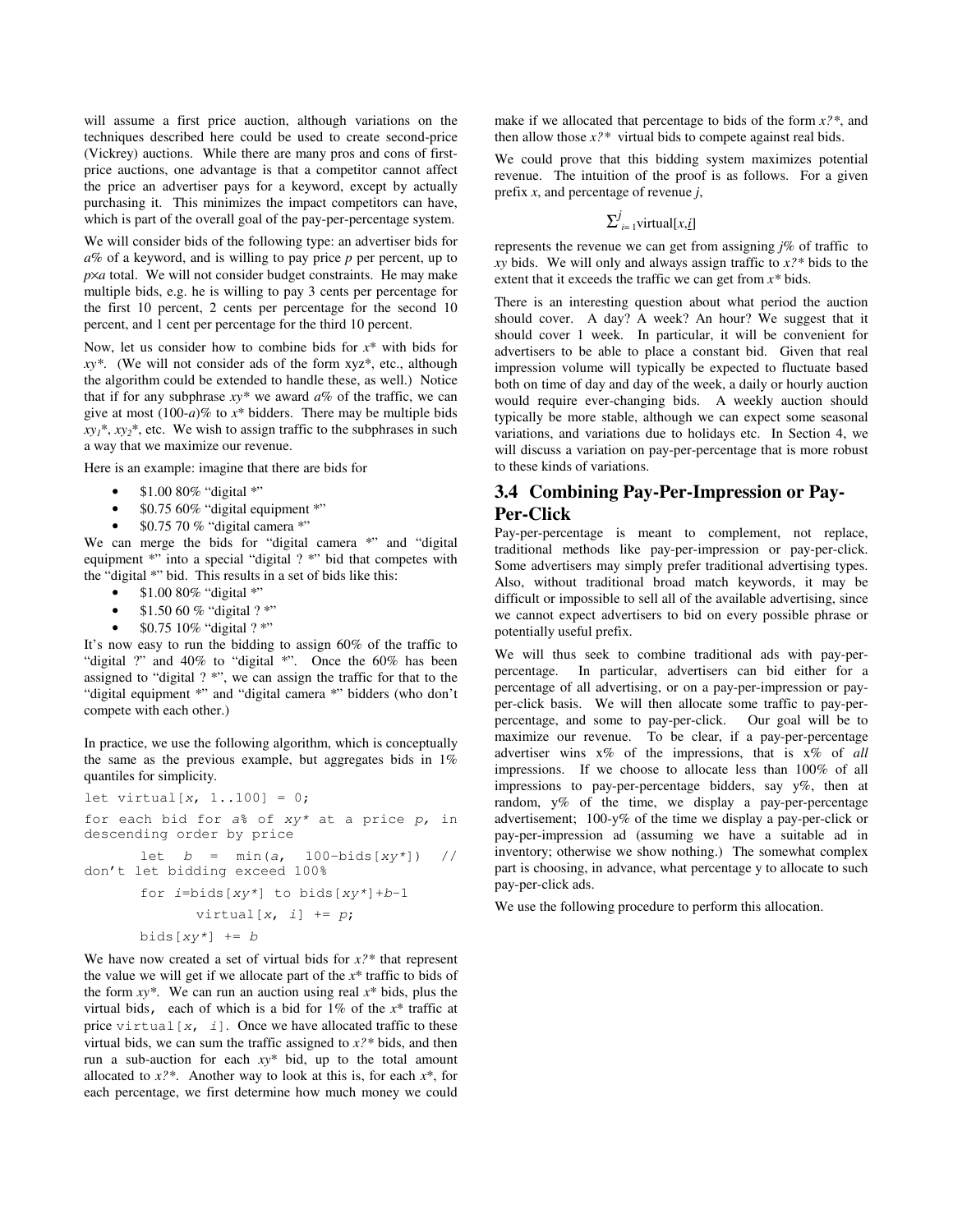for each keyphrase *k* in the search query logs

for each traditional ad matching *k*

let *p* = the expected revenue for the traditional ad (i.e. expected revenue per impression times number of expected impressions)

create a virtual bid for a 100% exact match bid for *k* at price *p*.

combine these virtual bids with the pay-perpercentage bids and use the algorithm of the previous section

Notice that the ads created here are for exact match keyphrases, even if the traditional advertisement is a broad match phrase. Any conventional bids "won" through this mechanism are simply reserved for the traditional ads. At search time, if a traditional ad is selected, then the usual bidding process can be used in an online fashion to determine which of the traditional ads to show.

In both this subsection and the previous subsection, we did not incorporate budget constraints (except that in the previous subsection, we allowed maximum percentage bids.) Budget constraints would substantially complicate the auction mechanisms. We expect that it will be difficult or impossible to find efficient, exact algorithms with budget constraints, but that heuristic methods, such as greedy search methods over expected volumes may work well in practice.

## **3.5 Combining Other Constraints**

If we allow other constraints, such as location constraints, things become even more complex. One way to incorporate location constraints is to pretend they are virtual keywords that always occur in a particular position, say the last position. An advertiser wanting an exact match search for "pizza" in South Dakota bids on "pizza <SOUTHDAKOTA> <END>". An advertiser wanting a location independent search bids on "pizza \*". If we want to also allow prefix-match location specific matches, e.g. "pizza \*" in South Dakota, things could become complex with an optimal auction method. We might need heuristic search methods to handle the allocations for such cases.

## **3.6 Multiple Ads per Search**

Most search engines do not display a single ad per search: they show many such ads, in different positions. The different positions have different click-through rates. One way to handle this is to assign different values to the different positions, based on their average click-through rates. Advertisers would then bid for a percentage of the total of the relative value. That is, with four positions, the first position might be worth 4 points, the second worth 3 points, the third worth 2 points, the fourth worth 1 point. If twelve ads are shown (120 points total), and an advertiser has purchased 10% of all points, the ad might be shown 12 times in the fourth position, or 6 times in the third position, or 3 times in the third position, or some combination. Advertisers are now purchasing a percentage of all points for a given keyword, rather than a percentage of all impressions for the keyword.

## **3.7 Misinformation Fraud**

While pay-per-percentage is immune to fraud in all of the usual senses, there is actually a new kind of fraud that is possible, what we will call misinformation fraud. In misinformation fraud, a fraudster attempts to deceive a competitor about the value of a particular keyword. For instance, if there is a keyword for "camera", a fraudster might generate millions of fake searches, knowing that there were only thousands of real ones. The victim might believe that 10% of impressions for this keyword is worth a large sum, when in reality, it is worth a small sum. If the fraudster knows the true values of different phrases, while the victim does not, the fraudster will be at a large advantage.

To combat this kind of fraud, it is important that search engines be able to robustly estimate the relative real traffic of different keywords. This might be done by looking at historical logs (some periods of which may be thought to not contain undetected fraudulent impressions for a particular keyword), or by sampling from a small set of trusted users, or by using the subset of traffic from certain IP addresses thought not likely to participate in fraud, such as proxy servers from large legitimate companies.

## **3.8 Why Pay-Per-Percentage is Better Than Pay-Per-Impression**

It may not be obvious that pay-per-percentage is better than payper-impression. After all, in both cases, advertisers are essentially paying for impressions. In addition, for an advertiser to figure out how much to bid, they will need an estimate, from somewhere, of the expected number of real impressions. In the next section we will describe a method that is even more dependent on an accurate estimate of the number of real impressions. Since we need this estimate anyway, why not just use pay-per-impression, and let the search engine estimate which impressions are real and which are fake?

As we will explain in detail below, there are several advantages of pay-per-percentage over pay-per-impression. First, it is easier to determine the percentage of real impressions than which impressions are real. Second, there are fewer data sparsity issues in determining the real volume for a keyword than in determining the volume for a keyword for a specific advertiser. Third, payper-percentage puts control in the hands of the advertiser: they can choose from multiple estimates from different sources. Fourth, an advertiser who has found a profitable keyword need not worry that someone can use fraud to disrupt him.

The first reason pay-per-percentage has advantages is that the problem of determining how many impressions over an entire keyword are real is much easier than the problem of determining whether any given impression is real. For instance, we might expect that if we receive impressions from 20 distinct IP addresses for a given keyword, there should be about 100 real impressions. If we see 200 impressions, with 20 distinct IP addresses, we might estimate that only half of the impressions are real, without worrying about exactly which ones.

In addition, we can use historical data to estimate the number of real impressions. For instance, a fraudster might begin engaging in impression fraud only after a particular competitor enters the market. We may be able to use data from before we suspect fraud, e.g. because of complaints, to estimate the real data.

We might try to use similar information to estimate the overall percentage of real traffic for a given keyword, and then in a pay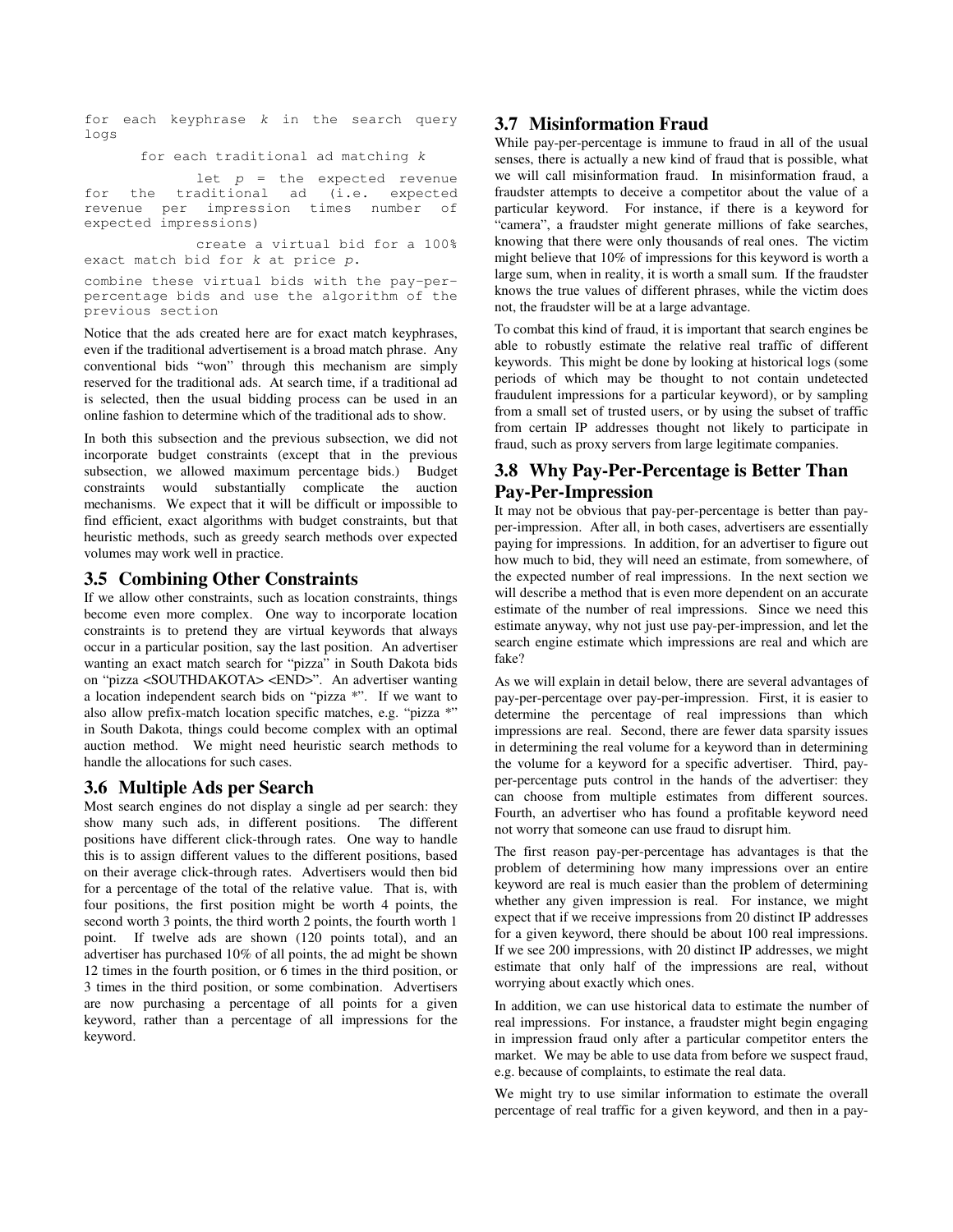per-impression system, pro-rate for all advertisers, but through techniques like entering and leaving the market, making location specific bids, etc. the fraudster can avoid impression fraud on himself, while inflicting it on others. Pro-rating for everyone does not change his relative advantage.

The third reason that pay-per-percentage is better is that it puts the control in the hands of the advertiser. A search engine can provide a variety of information to advertisers, such as historical traffic information, minimum frequency, maximum frequency, their best estimate in previous periods after proprietary fraud detection heuristics, etc. The advertiser may also contract with third parties for additional information. The advertiser can use their own domain knowledge to make a keyword specific decision. For instance, they may know that a particular historical increase was due to a news event, or they may know something about the seasonality or popularity of particular terms. In the end, it is the advertiser who directly decides how much the traffic, in whatever combination of real and fake, is worth, rather than creating a bid, and hoping that the search engine provider will correctly detect fraud.

For a similar reason, pay-per-percentage may also have advantages for search engines. Some advertisers have filed lawsuits against Google, Yahoo and Ask Jeeves, alleging that they knowingly charged for fraudulent clicks [3]. If a pay-perpercentage of impressions system gave only or primarily objective evaluations of volume (e.g. historical data about numbers of searches; number of searches from non-proxy servers, etc.) they might be able to absolve themselves of any apparent responsibility for detecting fraud.

The fourth, and perhaps biggest advantage of pay-per-percentage is that an advertiser need not worry that a competitor can come in and, through fraud, disrupt a successful situation. If I am an advertiser, and have been happily making money by purchasing 10% of the impressions for a given keyword, no competitor can affect me through fraud. I can simply leave my bid intact and continue. I still have to worry about competing offers and products, or a higher bid, but at least fraud is no longer a problem.

# **4. A MODIFIED SYSTEM THAT ADVERTISERS MAY PREFER**

Pay-per-percentage is not nearly as radical as it may seem. For instance, if you buy a 30 second ad on a 30 minute television show, you are essentially buying 1/60<sup>th</sup> of the viewers' attention. If the show, say a sporting event, happens to attract many more or many fewer viewers than you expected, the price is typically unchanged. Similarly, with print media, if you buy a full page ad in a 100 page magazine, you have essentially purchased 1% of the magazine. If the magazine happens to have an especially good cover that sells more newsstand copies the price you pay is not typically changed.

On the other hand, online advertisers are not used to this model, and may not be comfortable with a system that sells them a percentage of traffic. What if they don't get as many impressions as they expected? What if they buy 10% of the impressions for a keyword on Google, only to have a major new release of MSN Search cause Google's traffic to drop precipitously? What if they purchase the keyword "Britney Spears" for a week, only to have her popularity drop?

We thus suggest a minor variation on our scheme that protects advertisers from most of these problems. We call this method "pay-per-impression-max." Imagine for a given keyword we expect 100 real impressions. Instead of selling percentages of impressions, we will sell actual impressions, but with a twist. If we get more searches for the keyword than we expected, we will give them to advertisers for free, in proportion to the number of impressions the advertiser has bought. With both pay-perpercentage, and pay-per-impression-max, if an advertiser buys 10 impressions for 10 cents, and we receive 100 searches, we will show his ad 10 times, and charge him 10 cents. With both systems, if he buys 10 impressions for 10 cents, and we receive 200 searches, we will show his ad 20 times, but still only charge him 10 cents. But with pay-per-impression-max, if we receive 50 searches, we will show his ad 5 times, and charge him only 5 cents.

Pay-per-percentage max protects the advertiser against lower than expected traffic. On the other hand, in one presumably rare case, it can allow a form of fraud. If both of the following happen, an advertiser will pay for more advertising than he intended. First, the seller's estimate of the real traffic volume must be too large. Second, there must be undetected impression fraud. Even in this case, however, damage to advertisers is limited. If the seller overestimated the volume of legitimate traffic by 10%, then damage to the advertiser is at most 10%, and the damage will achieve this maximum only if at least 10% of the traffic is due to undetected fraud. Similarly, if 10% of the impressions were fraudulent, then damage to the advertiser is at most 10%, and it will achieve this maximum only if the seller overestimated real volume by at least 10%.

Overall, this system, pay-per-percentage max, is more familiar to sellers, who will see it basically as a pay-per-impression scheme, while robust to almost all fraud, with the exceptions as just noted.

There is an additional advantage to pay-per-impression-max: pricing stability. As we discussed in Section 3.3, there may be seasonal variations, or variations due to holidays, etc. in traffic. Or there may be long term trends, such as a rise in MSN Search's marketshare, or a decline in popularity for Britney Spears. With pay-per-percentage, I might bid 10 cents for 10% of Google's traffic for the keyword "Britney Spears", which initially has an estimated 100 impressions per period. Now, as MSN Search improves, and Google's marketshare erodes, or as interest shifts to Avril Lavigne from Britney Spears, the expected real traffic in this keyword might be reduced to 50 impressions per period. If I do not manually readjust my bidding, then I will end up paying twice what I should. On the other hand, with-pay-per-impression-max, the pricing is in terms of expected real impressions. Assuming the search engine adjusts the expected number of real impressions as traffic in the keyword drops, the pricing remains correct: an advertiser need not adjust their bidding as often.

On the other hand, pay-per-impression-max opens up some susceptibility to fraud: if a fraudster can cause a search engine to overestimate the volume of real traffic, they can cause an advertiser to overpay. Pay-per-percentage is less susceptible to this problem. Many of the arguments in Section 3.8 about the advantages of pay-per-percentage still apply to pay-perimpression-max.

Given that pay-per-impression-max depends on somewhat accurate estimates of the real advertising volume, and loses some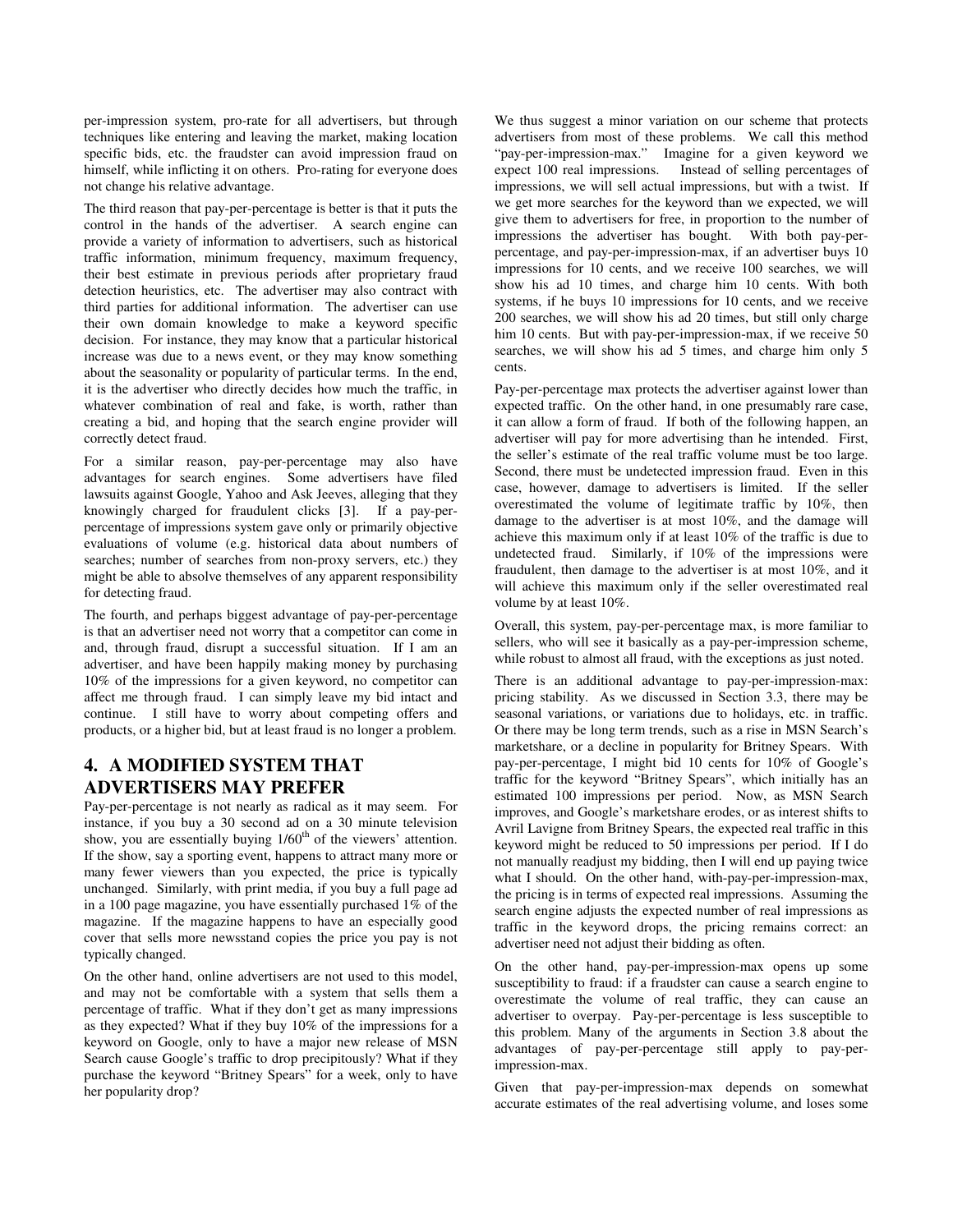of the robustness to fraud, it may or may not be a better method than pay-per-percentage. In practice the choice may depend on advertiser sentiment, and the search engine's ability both to accurately detect fraud, and to convince advertisers that they have done so.

In general, advertisers like pay-per-click, especially when they first start advertising with a particular keyword or a particular search provider. Assuming clicks are not fraudulent, pay-perclick has much less risk: they can estimate their per click conversion rate much more accurately than their per-impressionconversion rate, or, worse, their per-percentage-of-impressions conversion rate. We thus see pay-per-percentage as an alternative that should be integrated with a more traditional market. Advertisers would be given the choice to use pay-per-percentage (or pay-per-impression-max), rather than being required to use it. Initially, advertisers might use pay-per-click. The subset of advertisers who felt they were victims or potential victims of undetected fraud would be especially attracted to the alternative of pay-per-percentage or pay-per-impression-max.

One of the larger problems with pay-per-percentage is that it is hard for an advertiser to decide how much to bid. But for an advertiser who has been using a traditional pay-per-impression or pay-per-click model, we can help them with their bidding. In particular, if through pay-per-click or pay-per-impression, they have previously been receiving 10% of all impressions, we can suggest that to achieve their historical rate, they should attempt to purchase 10% of all impressions. In addition, by analyzing historical auctions, we can estimate a bid price that should let them achieve that percentage.

## **5. AFFILIATE ADVERTISING**

Affiliate advertising refers to programs where a search engine or other provider brokers ads to third party sites. For instance, when an advertiser agrees to show ads on Google search, Google may also display those ads on third party sites. If someone clicks on the ad on a third party site, Google gives about 80% of the money to the third party [2], while keeping the rest for themselves. Affiliate advertising programs account for a huge portion of the total ad market. For Google, the moderate percentage that Google keeps from affiliates advertising accounts for about as much revenue as Google earns from Search advertising. The total revenue that passes through Google for affiliate ads, most of which is passed to the affiliate sites, dwarfs the revenue from search ads.

Unfortunately, affiliate ads also create an additional motivation for fraud: affiliate fraud. In normal click or impression fraud, the motivation is to harm a rival: to either lower their return-oninvestment, or to exhaust their daily budget. With affiliate fraud, the affiliate site has a motivation to generate impressions or clicks. For each one, they receive most of the revenue. This can be even more of a problem than fraud on a search site. For instance, I have an ad for "spam conference" using Google Ads. While there are one or two competing spam conferences, neither of them advertises with Google Ads, and even if they did, computer science academics typically don't engage in fraud against competitors. Normally, I don't have to worry about fraud. However, if an affiliate site also shows ads for my conference, I now have reason to worry, when before I was fairly safe. In addition, since the traffic to my site might be generated by many

different small affiliate sites, I may not be able to detect whether any individual site is engaging in fraud: there is not enough data. I simply have to trust Google to detect fraud on my behalf.

We suggest that instead of selling pay-per-impression or pay-perclick ads, an affiliate might sell pay-per-percentage-of-impression ads. Since the site does not make any incremental income from a click or impression, they cannot directly defraud advertisers. However, there is an important question of how to price a percentage-of-impressions on a particular site: 10% of impressions on my personal home page is worth much less than, say, 10% of impressions on almost any other page in the world. Various third party rating sites, like Nielsen-Net-Ratings, could be enlisted to provide volume estimates. While such rating companies are not immune to fraud, this at least creates a market in fraud detection, encouraging competition, and putting control in the advertisers' hands, without penalizing affiliates.

Given the need to estimate real traffic, pay-per-percentage methods may not be appropriate for, say, page-specific advertising, as opposed to domain or site-specific advertising. For a single page, there may not be enough volume to accurately estimate the traffic. This is even more true for transient content, such as content targeted ads on a news page or a blog.

Pay-per-percentage or pay-per-impression-max can also be the method for contracting with a site. Affiliates in pay-per-click programs often complain that the way that ad-resellers, like Google AdSense, pay them is unclear. An affiliate could receive an offer in advance for 10% of their traffic for 10 cents (pay-perpercentage) or for 1 cent per impression, up to 10 cents maximum (pay-per-impression-max). The reseller can then engage in content targeting, pay-per-click advertising, pay-per-percentage, etc. The affiliate will clearly understand their payments, rather than worrying about whether, say, the reseller's fraud detection was overly aggressive. The affiliate can sell their traffic to the highest bidder, rather than having to guess which reseller may generate the most revenue.

Fraud detection is inherently problematic in an affiliate advertising market. If the reseller is overly conservative, advertisers will complain. If the reseller is overly aggressive, affiliate sites will complain. A fraud immune system, like payper-percentage, may be the only way to satisfy both simultaneously.

## **6. CONCLUSION**

Fraud is one of the biggest potential problems for online advertising. Advertisers who believe they may be victims of fraud, especially fraud undetected by the search engine, will certainly be interested in a system that is immune to most kinds of fraud. Search engines selling ads that are less subject to fraud can spend fewer resources detecting it, and fewer resources dealing with advertiser complaints.

Affiliate fraud is particularly problematic. A reseller that is overly aggressive about detecting fraud risks alienating his affiliates. A reseller who is not aggressive enough risks alienating the advertisers. The pay-per-percentage model is not appropriate for all kinds of affiliate advertising; in particular, it is most appropriate for high volume sites. However, when it is appropriate, it substantially simplifies relationships.